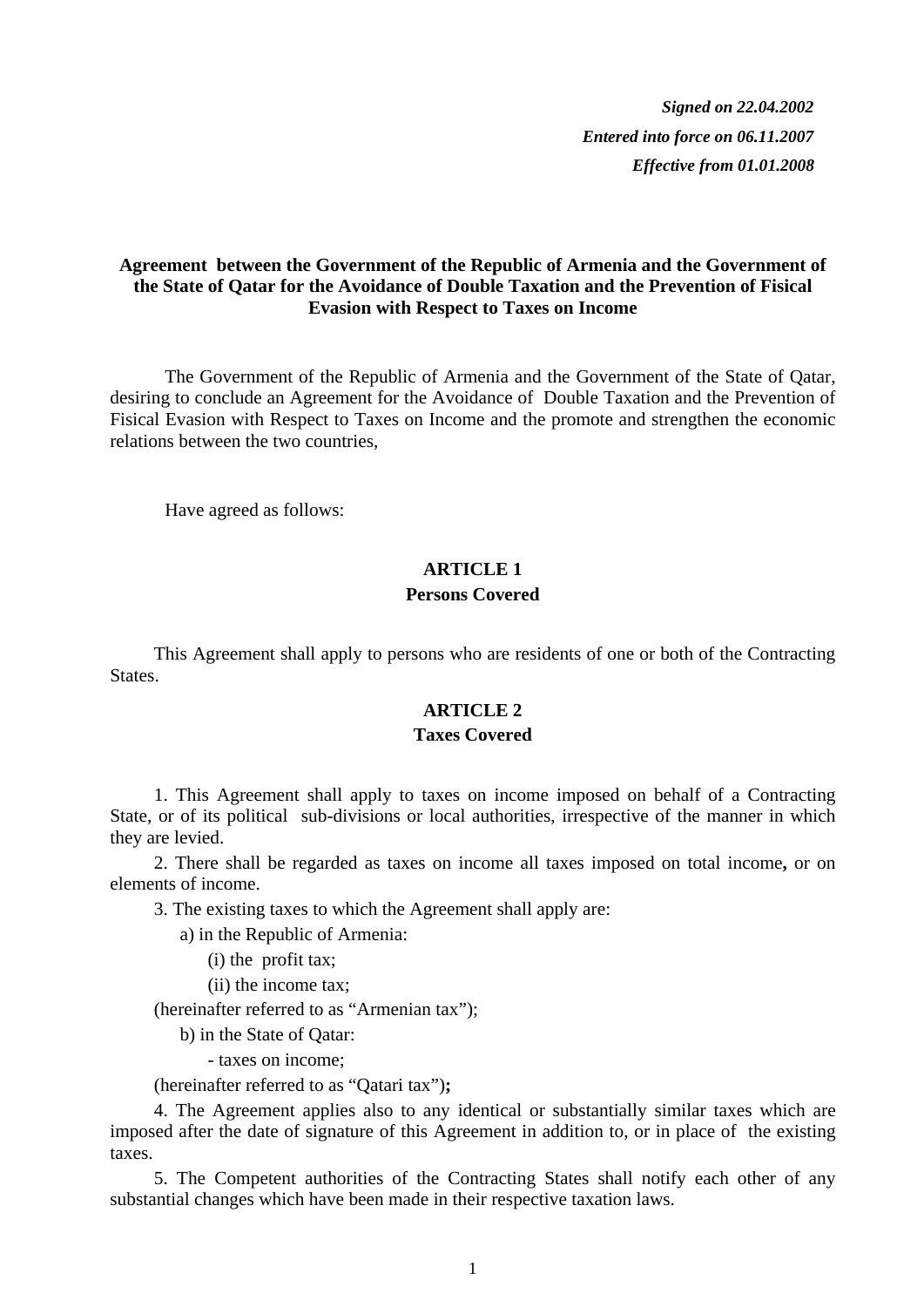## **ARTICLE 3 GENERAL DEFINITIONS**

1. For the purposes of this Agreement, unless the context otherwise requires:

a) the term "Armenia" means the Republic of Armenia and when used in the geograpical sense means the territory, including internal waters, over which the Republic of Armenia exercises its sovereign rights and jurisdiction;

b) the term "Qatar" means, lands and internal and territorial waters of the State of Qatar which include the air space over it and economic zone and continental shelf over which the State of Qatar exercises sovereignty and sovereign rights according to international law and its national laws and regulations ;

c) the terms "a Contracting State "and "the other Contracting State" mean Armenia or - Qatar, as the context requires;

d) the term "company" means any legal person or any other entity which is treated as a company or a body corporate for tax purposes;

e) the term "competent authority" means:

i) in Armenia, the Minister of Finance and Economy, or his authorized representative, and

ii) in Qatar, the Minister of Finance, or his authorized representative;

f) the terms "enterprise of a Contracting State" and "enterprise of the other Contracting State" mean respectively an enterprise carried on by a resident of a Contracting State and an enterprise carried on by a resident of the other Contracting State;

g) the term "international traffic" means any transport by a ship, boat, aircraft or road vehicle operated by an enterprise of a Contracting State, except when the ship, aircraft or road vehicle is operated solely between places in the other Contracting State;

h) the term "national" means:

(i) any individual possessing the nationality of a Contracting State;

(ii) any legal person, partnership or association deriving its status as such from the laws in force in a Contracting State;

i) the term "person" includes an individual, a company and any other body of persons which is treated as an entity for tax purposes: and also includes a Contracting State and any political subdivision or local authority thereof;

j) the term ''tax'' means Armenian tax or Qatari tax, as the context requires;

k) the term ''business '' includes the performance professional services and other activites of an independent chararcter.

2. When implementing the provisions of this Agreement by a Contracting State, any term not defined therein shall, unless the context otherwise requires, have the meaning which it has under the law of that State concerning the taxes to which the Agreement applies.

#### **ARTICLE 4 RESIDENT**

1. For the purposes of this Agreement, the term "resident of a Contracting State" means any person who, under the laws of that State, is liable to tax therein by reason of his domicile, residence, place of incorporation, place of mamagement or any other criterion of a similar nature, and also includes that State and any of its political subdivision or local authority thereof. This term, however, does not include ane person who is liable to tax in that State in respect only of income from sources in that State or capital situated therein.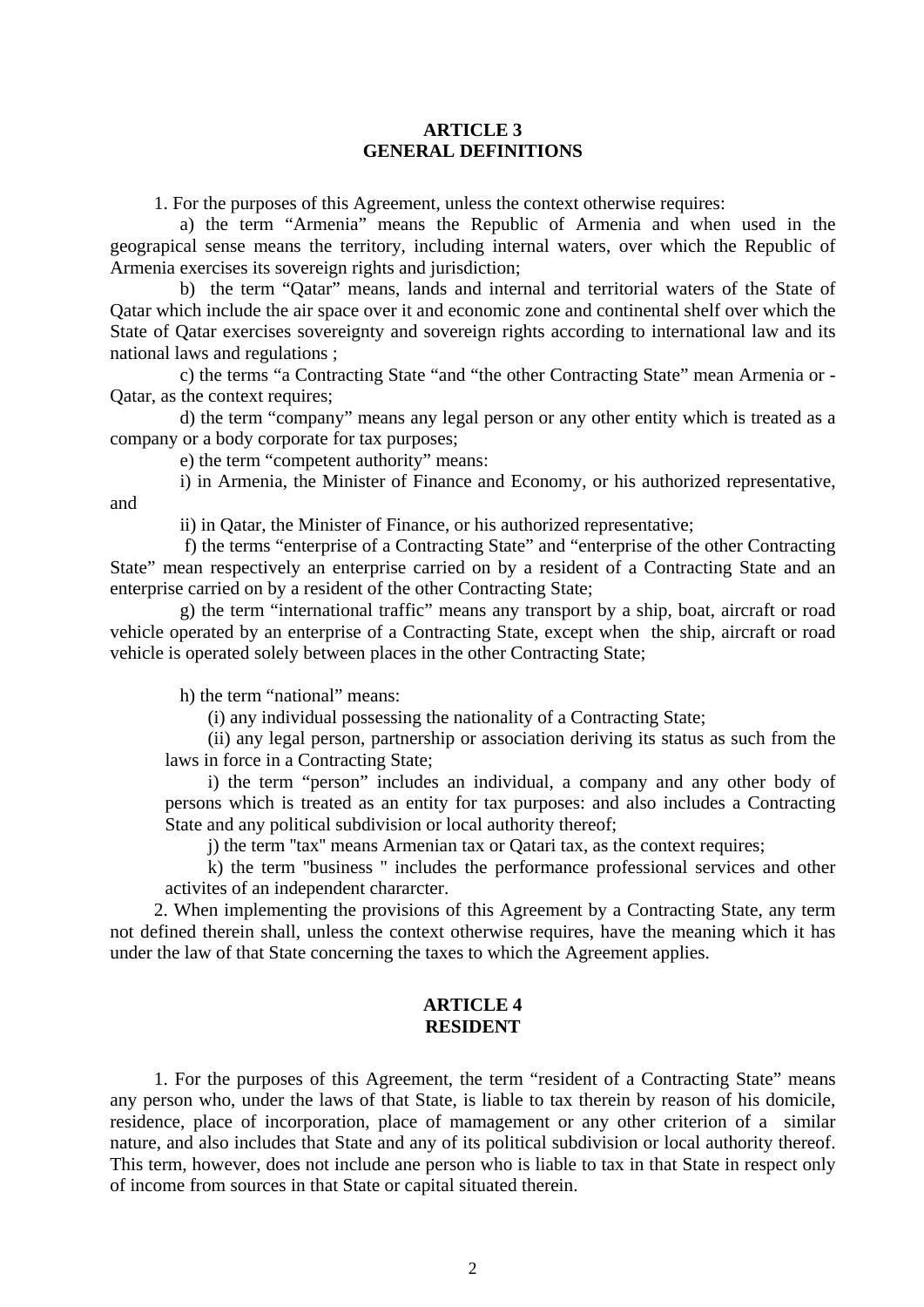2 In the case where an individual is considered pursuant to the provisions of the previous paragraph resident of both Contracting States, then his status shall be determined as follows:

a) he shall be deemed to be a resident only of the Contracting State in which he has a permanent home available to him; However if he has a permanent home available to him in both Contracting States, he shall be deemed to be a resident of the Contracting State in which he has his center of vital interests;

b) if the Contracting State in which he has his centre of vital interests cannot be determined, or if he has not a permanent home available to him in either Contracting State, he shall be deemed to be a resident of the Contracting State in which he has a habitual abode;

c) if he has an habitual abode in both Contracting States or in neither of them, he shall be deemed to be a resident only of the State of which he is a national;

d) if the residence status of an individual cannot be determined in accordance with the provisions of the above sub – paragraphs then the compenent authorities of the two Contracting States shall settle this questions by mutual agreement.

3. Where by reason of the provisions of paragraph 1 a person other than an individual is a resident of both Contracting States, then it shall be deemed to be a resident only of the State in which its place of effective management is situated .

## **ARTICLE 5 PERMANENT ESTABLISHMENT**

1. For the purposes of this Agreement, the term "permanent establishment" means a fixed place of business through which the business of an enterprise is wholly or partly carried on.

2. The term "permanent establishment" includes especially:

a) a place of management;

b) a branch;

c) an office;

d) a factory;

e) a workshop;

f) a warehouse;

g) a sales otlet;

h) a farm or an orchard;

i) a mine, an oil or gas well, a quarry or any other place of exploration, exploitation of natural resources, and

 j) a building site, a construction, assembly or installation project or any supervisory activity in connection with such site or project, but only where such dite, project or activity continues for a period of more than nine (9) months

3. Notwithstanding the preceding provisions of this Article, the term '' permanent establishment'' shall be deemed not to include:

a) the use of facilities solely for the purpose of storage or display of goods or merchandise belonging to the enterprise;

b) the maintenance of a stock of goods or merchandise belonging to the enterprise solely for the purpose of storage or display;

c) the maintenance of a stock of goods or merchandise belonging to the enterprise solely for the purpose of processing by another enterprise;

d) the maintenance of a fixed place of business solely for the purpose of purchasing goods or merchandise or of collecting information, for the enterprise;

e) he maintenance of a fixed place of business solely for the purpose of carrying on, , for the enterprise, any other activities of a preparatory or auxiliary character .

4. Notwithstanding the provisions of paragraphs 1 and 2, where a person - other than an agent of an independent status to whom paragraph 6 applies - is acting on behalf of an enterprise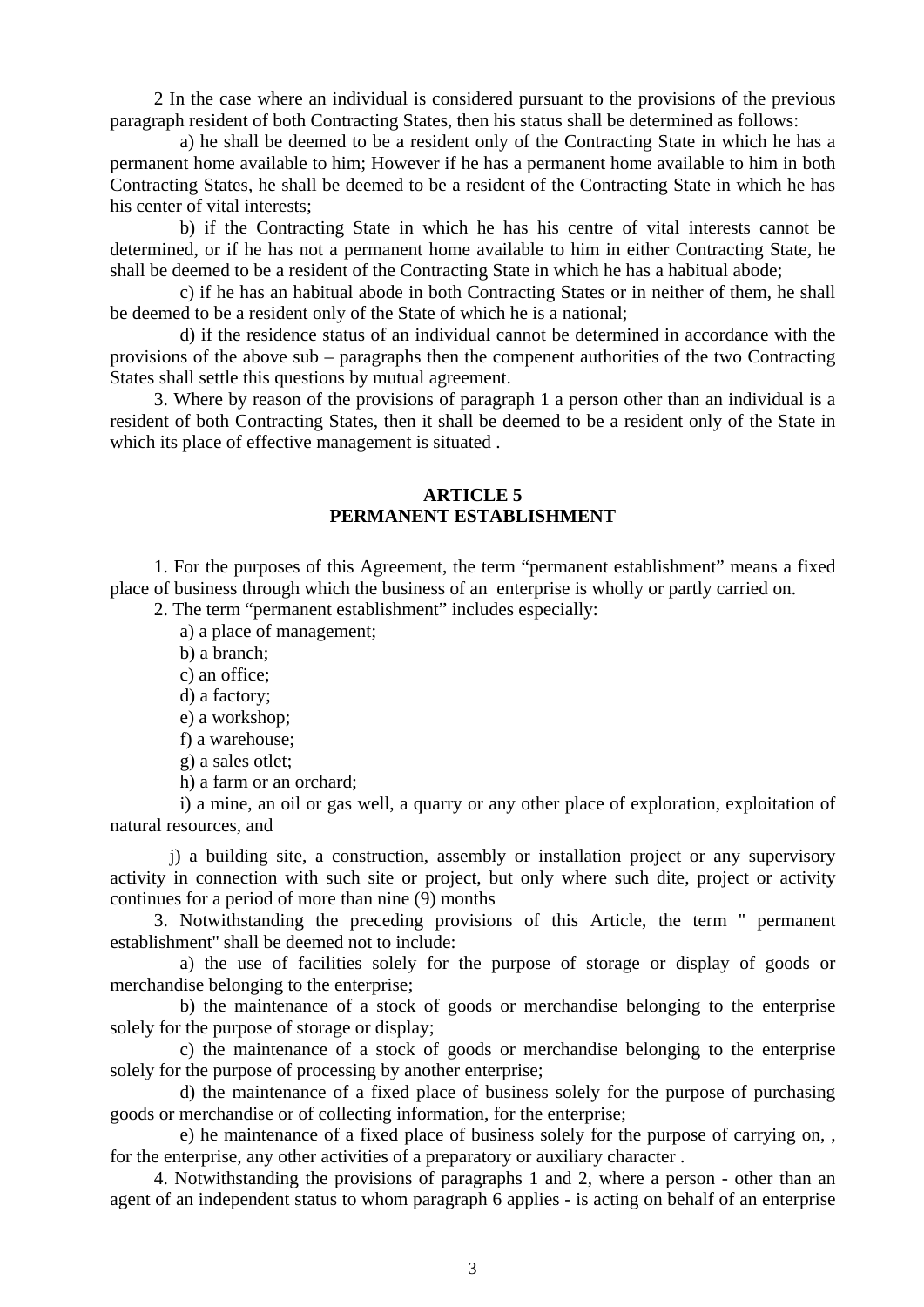and has, habitually exercises, in a Contrcting State an authority to conclude contracts in the name of the enterprise, that enterprise shall be deemed to have a permanent establishment in that State in respect of any activities which that person undertakes for the enterprise, unless the activities of such a person are limited to those mentioned in paragraph 3 which, if exercised through a fixed place of business, would not make this fixed place of business a permanent establishment under the provisions of that paragraph.

5. Notwithstanding the preceding provisions of this Article, an insurance company of a Contracting State, except in regard to reinsurance, be deemed to have a permanent establishment in the other Contracting State if it collects premiums on the territory of that other Contracting State or insures risks situated therein through a person, other than an agent of an independent status to whom paragraph 6 applies.

6. An enterprise shall not be deemed to have a permanent establishment in a Contracting State merely because it carries on business in that State through a broker, general commission agent or any other agent of an independent status, provided that such persons are actng in the ordinary course of their business.

7. The fact that a company which is a resident of a Contracting State controls or is controlled by a company which is a resident of the other Contracting State, or which carries on business in that other State (whether through a permanent establishment or otherwise), shall not of itself constitute either company a permanent establishment of the other.

# **ARTICLE 6 INCOME FROM IMMOVABLE PROPERTY**

1. Income derived by a resident of a Contracting State from immovable property, including income from agriculture or forestry, situated in the other Contracting State may be taxed in that other State.

2. The term "immovable property" shall have the meaning which it has under the law of the Contracting State in which the property in question is situated.The term shall in any case include property accessory to immovable propetry, livestock and equipment used in agriculture and forestry, rights to which the provisions of general law respecting landed property apply, usufruct of immovable property and rights o variable or fixed payments as consideration for the working of, or the right to work, mineral deposits, sources and other natural resources. Ships, aircraft, and road vehicles shall not be regarded as immovable property.

3. The provisions of paragraph 1 shall apply to income derived from the direct use, letting, or use in any other form of immovable property.

4. The provisions of paragraph**s** 1 and 3 shall also apply to the income from immovable property of an enterprise and to income from immovable property used for the performance of independent peronal services.

## **ARTICLE 7 BUSINESS PROFITS**

1. The profits of an enterprise of a Contracting State shall be taxable only in that State unless the enterprise carries on business in the other Contracting State through a permanent establishment situated therein. If the enterprise carries on business as aforesaid, the profits of the enterprise may be taxed in the other State but only so much of them as is attributable to that permanent establishment.

2. Subject to the provisions of paragraph 3, where an enterprise of a Contracting State carries on business in the other Contracting State through a permanent establishment situated therein, there shall in each Contracting State be attributed to that permanent establishment the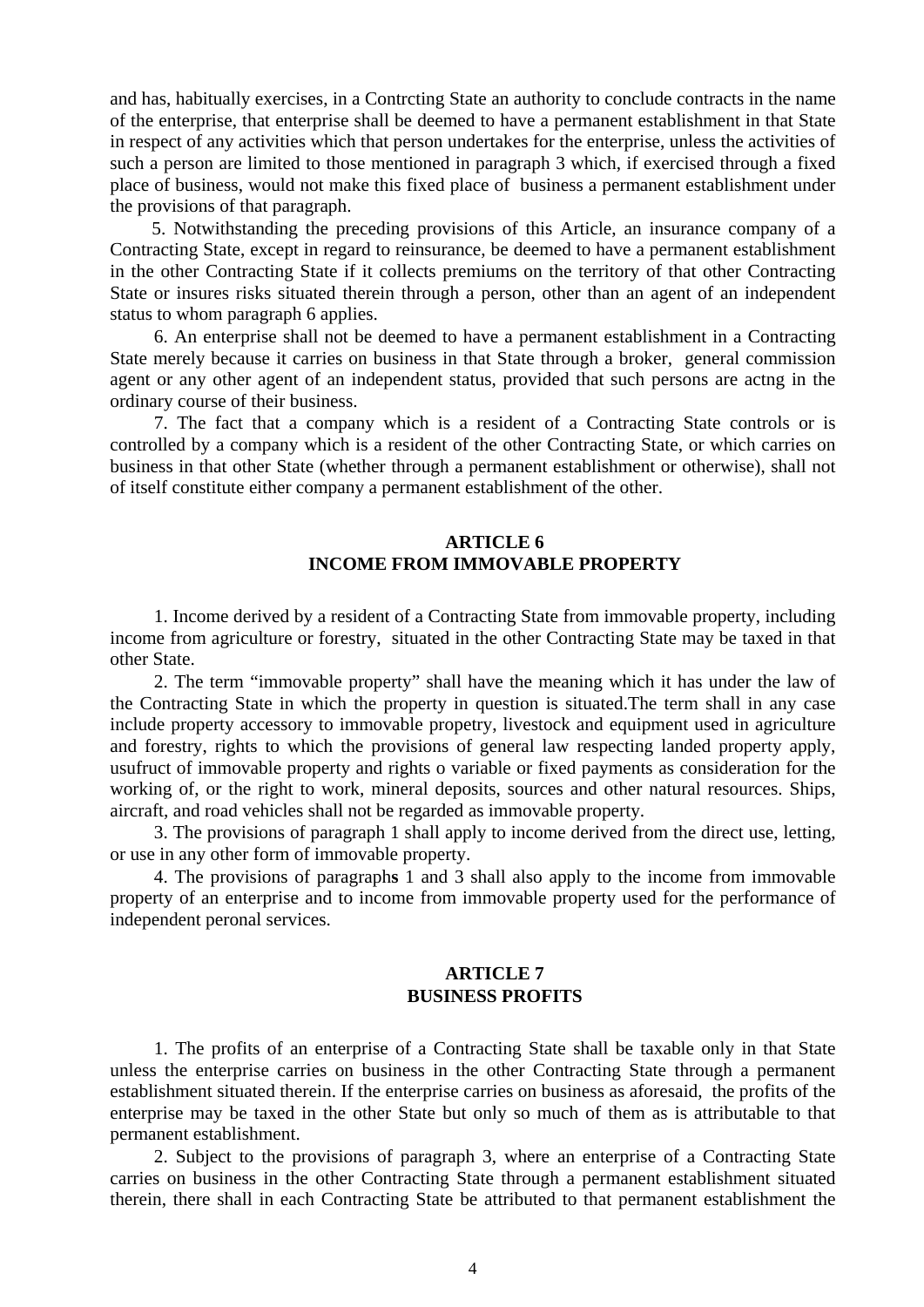profits which it might be expected to make if it were a distinct and separate enterprise engaged in the same or similar activities under the same or similar conditions and dealing wholly independently with the enterprise of which it is a permanent establishment.

3. In the determining of the profits of a permanent establishment, there shall be allowed as deduction**s** expenses which are incurred for the purposes of the permanent establishment, including executive and general administrative expenses so incurred, whether in the State in which the permanent establishment is situated or elsewhere, which are allowed under the provisions of the domestic law of the Contracting State in which the parmanent establishment is situated.

4. In so far as it has been customary in a Contracting State to determine the profits to be attributed to a permanent establishment on the basis of an apportionment of the total profits of the enterprise to its various parts, nothing in paragraph 2 shall preclude that Contracting State from determining the profits to be taxed by such an apportionment as may be customary. The method of apportionment adopted shall, however, be such that the result shall be in accordance with hw principles contained in this Article.

5. No profits shall be attributed to a permanent establishment by reason of the mere purchase by that permanent establishment of goods or merchandise for the enterprise.

6. For the purposes of the preceding paragraphs, the profits to be attributed to the permanenet establishment shall be determined by the same method year by year unless there is good and sufficient reason to the contrary.

7. Where profits include items of income, which are dealt with separately in other Articles of this Agreement, then the provisions of those Articles shall not be affected by the provisions of this Article.

# **ARTICLE 8 INTERNATIONAL TRAFFIC**

1. Profits from the operation of ships, aircraft or road vehicles in international traffic shall be taxable only in the Contracting State in which the place of effective management of the enterprise is situated..

2. Provision of paragraph 1 above shall apply also to proits by any ther air, shiping or road vehicle companies, but only to such part to the profits which corresponds to the share held by either of the Contracting State in the above mentioned companies .

3. The provisions of preceding paragraphs shall also apply to profits from the participation in a pool, a joint business are an international operating agency.

# **ARTICLE 9 ASSOCIATED ENTERPRISES**

#### 1. Where

a) an enterprise of a Contracting State participates directly or indirectly in the management, control or capital of an enterprise of the other Contracting State;

or

b) the same persons participate directly or indirectly in the management, control or capital of an enterprise of a Contracting State and an enterprise of the other Contracting State: and

 in either case conditions are made or imposed between the two enterprises in their commercial or financial relations which differ from those which would be made between independent enterprises, then any profits which would, but for those conditions, have accrued to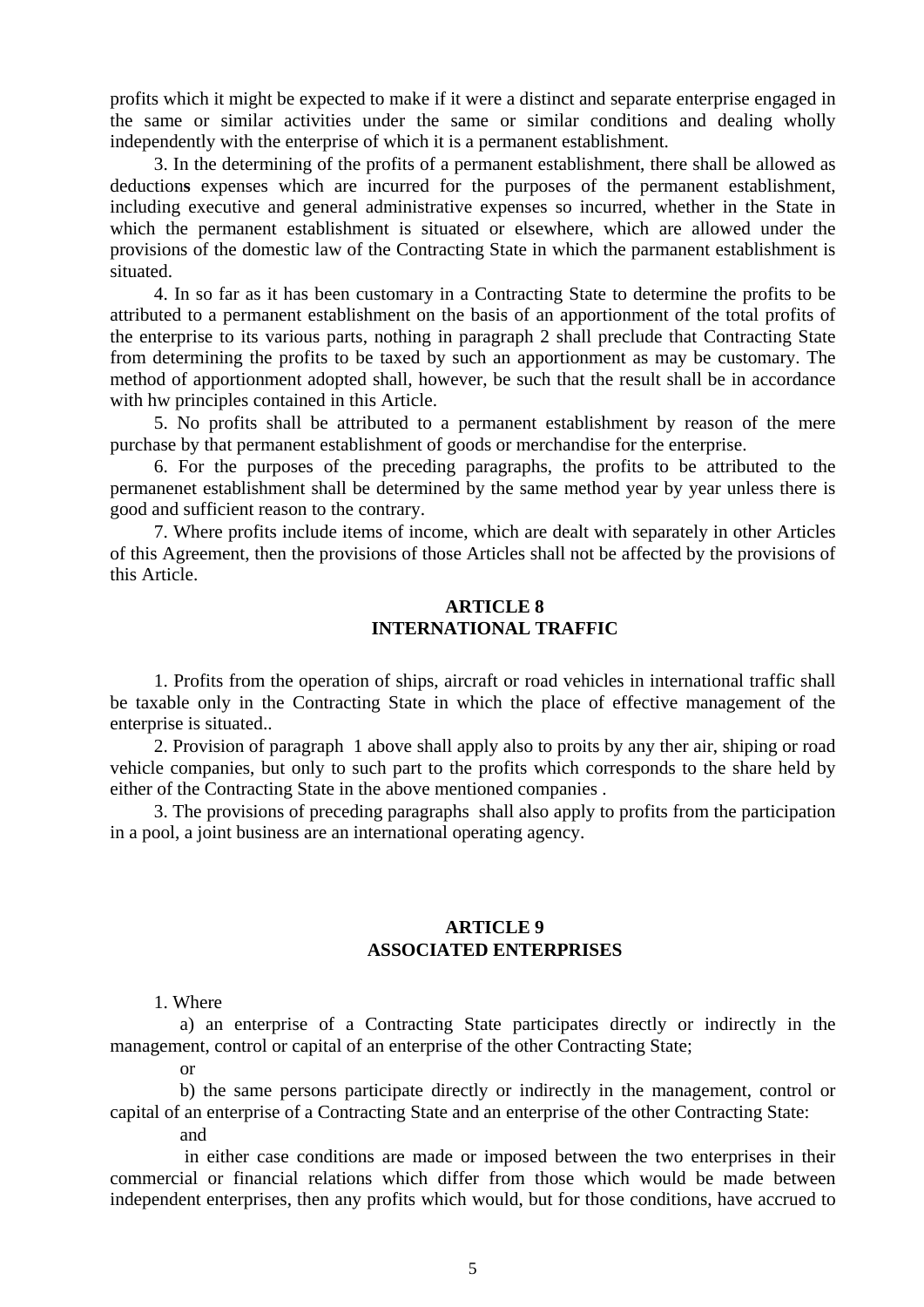one of the enterprises, but, by reason of those conditions, have not so accrued, may be included in the profits of that enterprise and taxed accordingly.

2. Where a Contracting State includes in the profits of an enterprise of that State - and taxes accordingly - profits on which an enterprise of the other Contracting State has been charged to tax in that other State and the profits so included are profits which would have accrued to the enterprise of the first-mentioned State if the conditions made between the two enterprises had been those which would have been made between independent enterprises, then that other State may make an appropriate adjustment to the amount of the tax charged therein on those profits. In determining such adjustment, due regard shall be had to the other provisions of this Agreement and the competent authorities of the Contracting States shall if necessary consult each other.

# **ARTICLE 10 DIVIDENDS**

1. Dividends paid by a company which is a resident of a Contracting State to a resident of the other Contracting State may be taxed in that other State.

2. However, such dividends may also be taxed in the Contracting State of which the company paying the dividends is a resident and according to the laws of that State, but if the beneficial owner of the dividends is a resident of the other Contracting State, the tax so charged shall not exceed;

(a) five percent (5%) of the gross amount of the dividends, whenever the invested capital exceeds one hundred thousands (100 000) US dollars;

(b) ten percent (10%) of the gross amount of the dividends in all other cases.

The paragraph shall not affect the taxation of the company in respect of the profits out of which the dividends are paid.

3. The term "dividends" as used in this Article means income from any shares, or other rights, participating in profits(not being debt-claims), as well as income from other corporate rights which is subjected to the same taxation treatment as income from shares by the laws of the Contracting State of which the company making the distribution is a resident.

4. The provisions of paragraphs 1 and 2 shall not apply if the beneficial owner of the dividends, being a resident of a Contracting State, carries on business in the other Contracting State of which the company paying the dividends is a resident, through a permanent establishment situated therein, and the holding in respect of which the dividends are paid is effectively connected with such permanent establishment then the provisions of Article 7 shall apply.

5. Where a company which is a resident of a Contracting State derives profits or income from the other Contracting State, that other State may not impose any tax on the dividends paid by the company, except in so far as such dividends are paid to a resident of that other State or in so far as the holding in respect of which the dividends are paid is effectively connected with a permanent establishment or a fixed base situated in that other State, nor subject the company's undistributed profits to a tax on undistributed profits, even if the dividends paid or the undistributed profits consist wholly or partly of profits or income arising in such other State.

# **ARTICLE 11 INTEREST**

1. Interest arising in a Contracting State and paid to a resident of the other Contracting State may be taxed in that other State.

2. However, such interest may also be taxed in the Contracting State in which it arises and according to the laws of that State, but if the beneficial owner of the interest, is a resident of the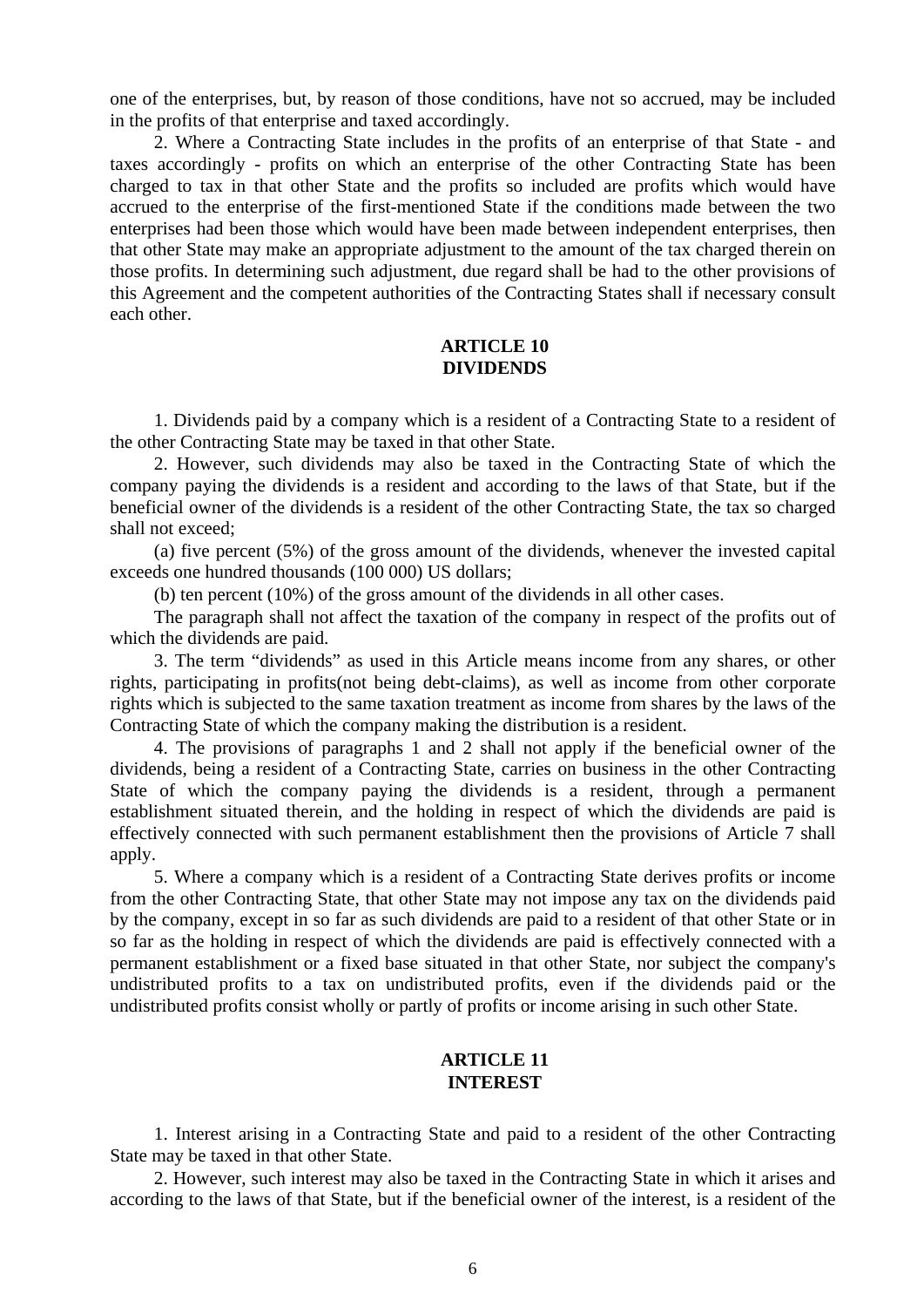other Contracting State, the tax so charged shall not exceed five percent (5%) of the gross amount of the interest.

.3. Notwithstanding the provisions of paragraph 2:

(a) interest arising in a Contracting State shall be exempt from tax in that State if it is derived and beneficially owned by

(i) the Government of the other Contracting State, or a plitical subdivision or a local authority thereof, or subject to the agreement of the competent authorities, any agency or instrumentality of that State or political subdivision or a local authority;

(ii) the Central Bank of that other Contracting State.

 (b) interest aristing in a Contracting State shall be xempt from tax in that State if it is beneficially owned by a resident of the other Contracting State and is derived in connection with a loan or credit extened or guaranteed by the Government of the first – mentioned State.

4. The term "interest" as used in this Article means income from debt-claims of every kind, whether or not secured by mortgage and whether or not carrying a right to participate in the debtor's profits, and in particular, income from government securities and income from bonds or debentures, including premiums and prizes attaching to such securities, bonds or debentures. Penalty charges for late payment shall not be regarded as interest for the purposes of this Article.

5. The provisions of paragraphs 1, 2 and 3 shall not apply if the beneficial owner of the interest, being a resident of a Contracting State, carries on business in the other Contracting State in which the interest arises, through a permanent establishment situated therein, and the debtclaim in respect of which the interest is paid is effectively connected with such permanent establishment then the provisions of Article 7 shall apply.

6. Interest shall be deemed to arise in a Contracting State when the payer is a resident of that State. Where, however, the person paying the interest, whether he is a resident of a Contracting State or not, has in a Contracting State a permanent establishment in connection with which the indebtedness on which the interest is paid was incurred, and such interest is borne by such permanent establishment, then such interest shall be deemed to arise in the State in which the permanent establishment is situated.

7. Where, by reason of a special relationship between the payer and the beneficial owner or between both of them and some other person, the amount of the interest, having regard to the debt-claim for which it is paid, exceeds the amount which would have been agreed upon by the payer and the beneficial owner in the absence of such relationship, the provisions of this Article shall apply only to the last-mentioned amount. In such case, the excess part of the payments shall remain taxable according to the laws of each Contracting State, due regard being had to the other provisions of this Agreement.

# **ARTICLE 12 ROYALTIES**

1. Royalties arising in a Contracting State and paid to a resident of the other Contracting State may be taxed in that other State.

2. However, such royalties may also be taxed in the Contracting State in which they arise, and according to the laws of that State, but if the beneficial ownerof the royalist is a resident of the other Contracting State, the tax so charged shall not exceed five percent (5%) of the gross amount of the royalties.

3. The term "royalties" as used in this Article means any consideration for the use of, or the right to use, any copyright of literary, artistic or scientific work (including cinematograph films and films, tapes or discs for radio or television broadcasting), any patent, trade mark, design or model, plan, secret formula or process, or for use of, or the right to use, industrial, commercial or scientific equipment or for information concerning industrial, commercial or scientific experience.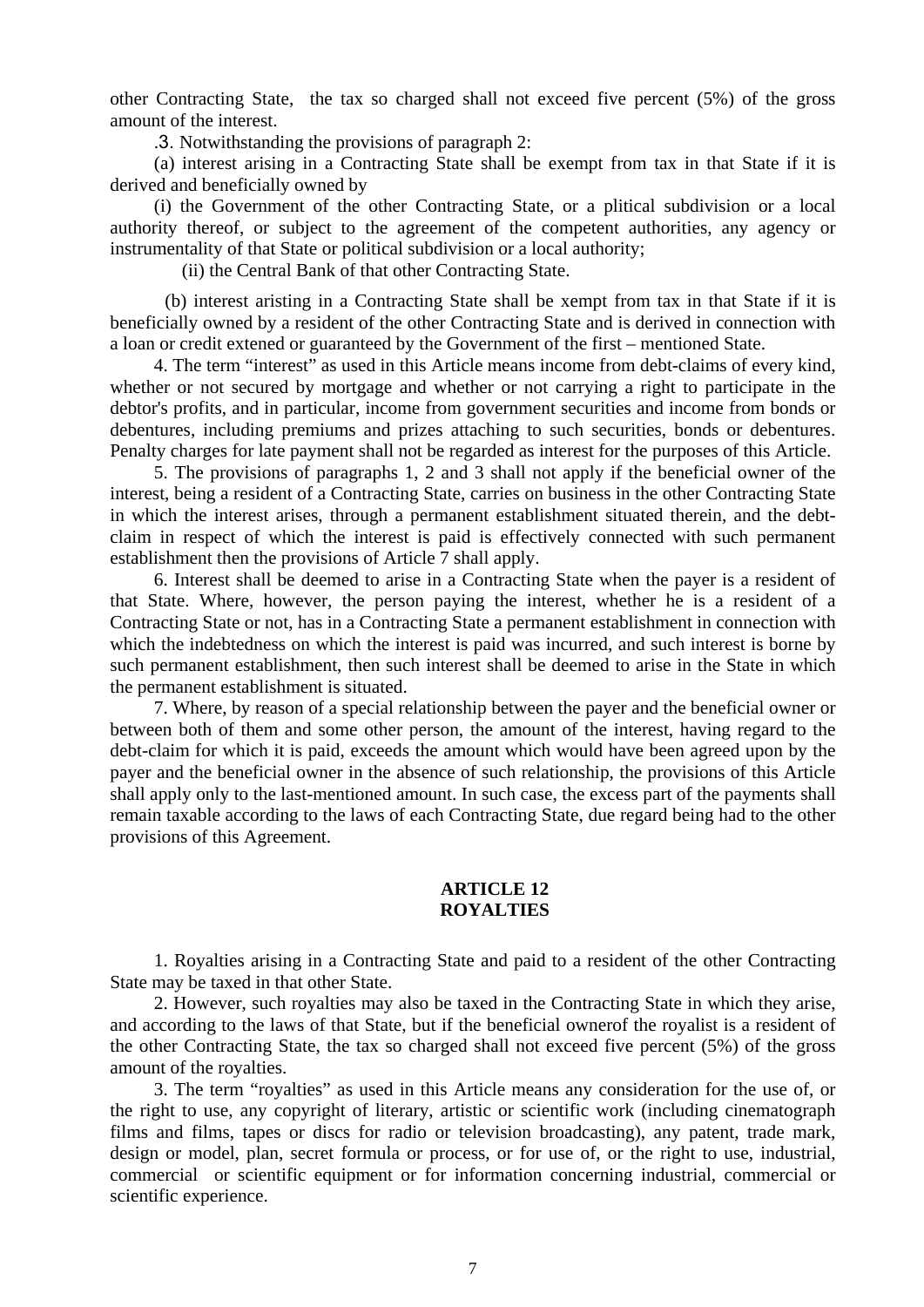4. The provisions of paragraphs 1 and 2 shall not apply if the beneficial owner of the royalties, being a resident of a Contracting State, in which the royalties arise, through a permanent establishment situated therein, and the right or property in respect of which the royalties are paid is effectively connected with such permanent establishment, then the provisions of Article 7 shall apply.

5. Royalties shall be deemed to arise in a Contracting State when the payer is a resident of that State. Where, however, the person paying the royalties, whether he is a resident of a Contracting State or not, has in a Contracting State a permanent establishment in connection with which the liability to pay the royalties was incurred, and such royalties are born by such permanent establishment, then such royalties shall be deemed to arise in the State in which the permanent establishment is situated.

6. Where, by reason of a special relationship between the payer and the beneficial owner or between both of them and some other person, the amount of the royalties, having regard to the use, right or information for which they are paid, exceeds the amount which would have been agreed upon by the payer and the beneficial owner in the absence of such relationship, the provisions of this Article shall apply only to the last-mentioned amount. In such case, the excess part of the payments shall remain taxable according to the laws of each Contracting State, due regard being had to the other provisions of this Agreement..

# **ARTICLE 13 CAPITAL GAINS**

1. Gains derived by a resident of a Contracting State from the alienation of immovable property referred to in Article 6 and situated in the other Contracting State may be taxed in that other State.

2. Gains from the alienation of movable property forming part of the business property of a permanent establishment which an enterprise of a Contracting State has in the other Contracting State or of movable property pertaining to a fixed base available to a resident of a Contracting State in the other Contracting State for the purpose of performing independent personal services, including such gains from the alienation of such a permanent establishment (alone or with the whole enterprise) or of such fixed base, may be taxed in that other State.

3. Gains derived by an enterprise of a Contracting State from the alienation of ships, boats, aircraft or road vehicles operated in international traffic, or movable property pertaining to the operation of such ships, boats, aircraft or road vehicles, shall be taxable only in that State.

4. Gains from the alienation of any property other than that referred to in paragraphs 1, 2 and 3 shall be taxable only in the Contracting State of which the alienator is a resident.

# **ARTICLE 14 INCOME FROM EMPLOYMENT**

1. Subject to the provisions of Articles 15, 17 and 18, salaries, wages and other similar remuneration derived by a resident of a Contracting State in respect of an employment shall be taxable only in that State unless the employment is exercised in the other Contracting State. If the employment is exercised, such remuneration as is derived therefrom may be taxed in that other State.

2. Notwithstanding the provisions of paragraph 1, remuneration derived by a resident of a Contracting State in respect of an employment exercised in the other Contracting State shall be taxable only in the first-mentioned State if: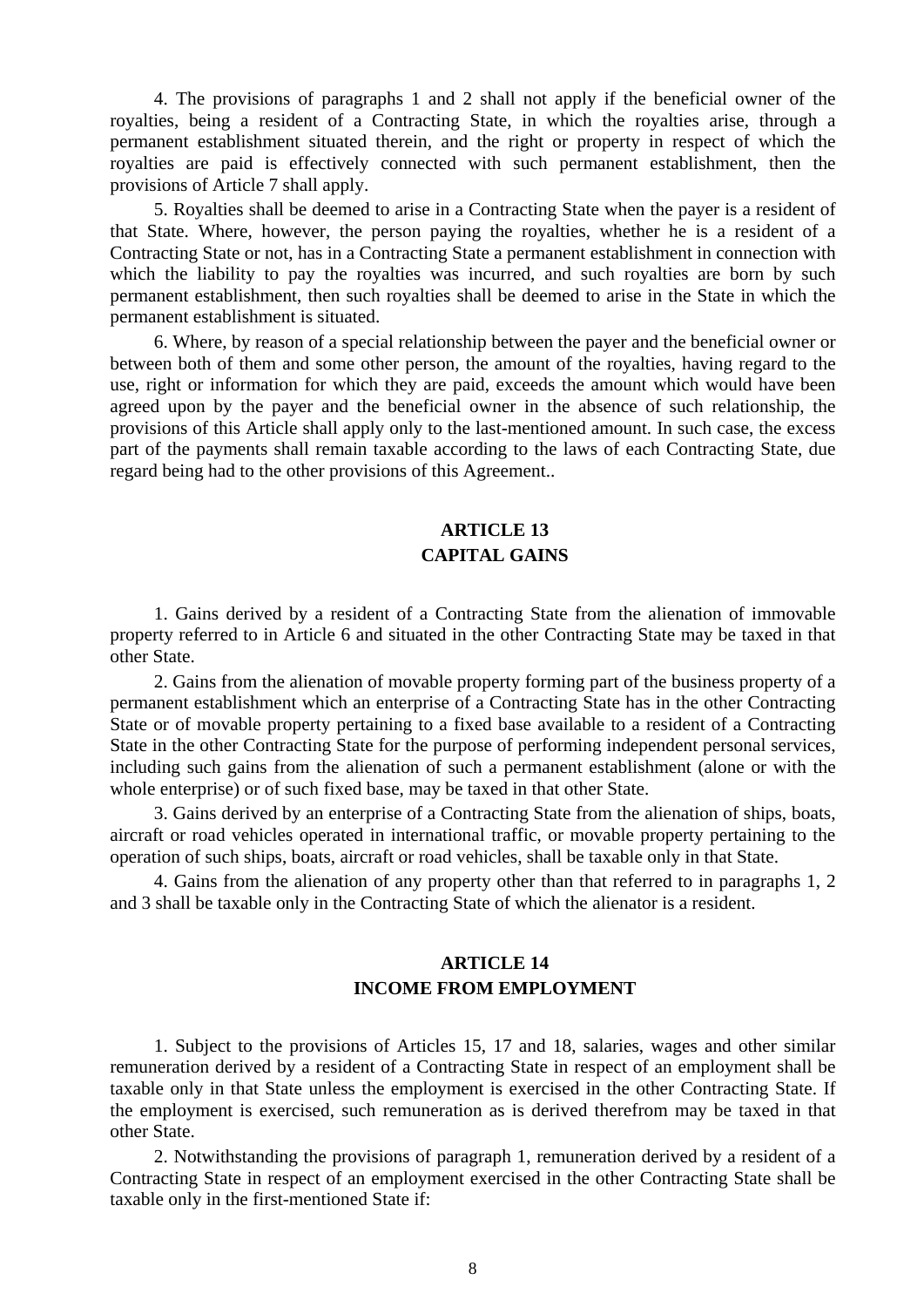(a) the recipient is present in the other State for a period or periods not exceeding in the aggregate 183 days in any twelve month period; commencing or ending in the fiscal year concerned, and

b) the remuneration is paid by, or on behalf of an employer who is not a resident of the other State, and

c) the remuneration is not borne by a permanent establishment or a fixed base which the employer has in the other State.

3. Notwithstanding the preceding provisions of this Article, the income derived from an employment exercised on board a ship, aircraft or road vehicle operated in international traffic shall be taxable in the Contracting State in which the place of effective management of the enterprise is situated.

 4. The salery, wages, allowancesand perquisites received by an employeeof an airline, shipping or road vehicles enterprise of a Contracting State and stationed in the other Contracting State shall be taxable in the Contracting Statein which the placeof effective management of the enterprise is situated, but where an Agreement for avoidance of double taxation exists between the Contracting State and the state of which such employee is a resident, he shall be taxed in accordance with the provisions of such Agreement.

## **ARTICLE 15 DIRECTORS' FEES**

1. Directors' fees and similar payments derived by a resident of a Contracting State in his capacity as a member of the Board of Directors of a company which is a resident of the other Contracting State may be taxed in that other State.

2. Salaries, wages and other similar remuniration derived by a resident of a Contractng State in his capacity as an official in a top – level managerial position of a company which is a resident of the other Contracting State may be taxed in that other State.

# **ARTICLE 16 ARTISTES AND SPORTPERSONS**

1. Notwithstanding the provisions of Articles 7 and 14, income derived by a resident of a Contracting State as an entertainer such as a theatre, motion picture, radio or television artist, or a musician, or as a sportperson, from his personal activities as such exercised in the other Contracting State, may be taxed in that other State.

2. Where income in respect of personal activities exercised by an entertainer or a sportperson in his capacity as such accrues not to the entertainer or sportperson himself but to another person, that income may, notwithstanding the provisions of Articles 7 and 14, be taxed in the Contracting State in which the activities of the entertainer or sportperson are exercised.

3. Income derived by a resident of a Contracting State from activites exercised in the other Contracting State as envisaged in paragraphs 1 and 2 of this Article, shall be exempt from tax in that other State if the visit to that other State is supported wholly or mainly by public funds of the first mentioned Contracting State, a political subdivision or a local authority thereof, or takes place under a cultural agreement or arrangement between the Governments of the Contracting States.

# **ARTICLE 17**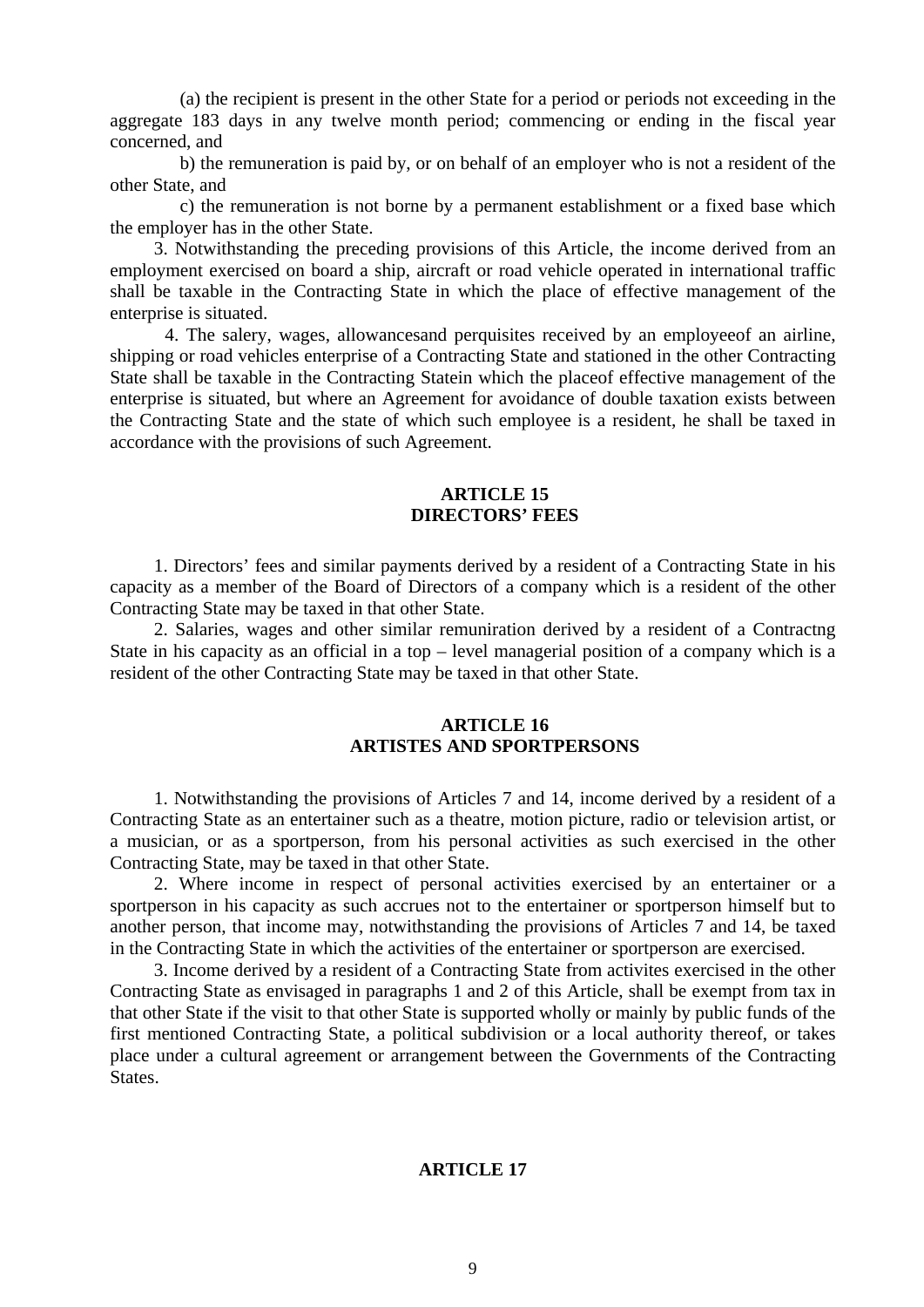#### **PENSIONS AND ANNUITIES**

1.Subject to the provisions of paragraphs 2 of Article 18, pensions and other similar remuneration and annuities arising in a Contracting State and paid to a resident of the other Contracting State, shall be taxable in the first – mentioned State.

2. The term ''annuity'' menas a stated sum payable periodically at stated times during life or during a specified or ascertainable period of time under all obligation to make the payments in return for adequate and full consideration in money or money's worth.

# **ARTICLE 18 GOVERNMENT SERVICE**

1. (a) Salaries, wages and other similar remuneration, other than a pension, paid by a Contracting State or a political subdivision or a local authority thereof to an individual in respect of services rendered to that State or subdivision or authority shall be taxable only in that State.

(b) However, such salaries, wages and other similar remuneration shall be taxable only in the other Contracting State if the services are rendered in that State and the individual is a resident of that State who:

(i) is a national of that State; or

(ii) did not become a resident of that State solely for the purpose of rendering the services.

2. (a) Any pension paid by, or out of funds created by, a Contracting State or a political subdivision or a local authority thereof of an individual in respect of services rendered to that State or subdivision or authority shall be taxable only in that State.

(b) However, such pension shall be taxable only in the other Contracting State if the individual is a resident of, and a national of, that State.

3. The provisions of Articles 14, 15, 16 and 17 shall apply to salaries, wages and similar remuneration, and pensions in respect of services rendered in connection with a business carried on by a Contracting State or a political subdivision or a local authority thereof.

# **ARTICLE 19 TEACHERS AND RESEARCHERS**

1.Remuniration which an individual who is or was immediately before visiting a Contracting State, a resident of the other Contarcting State and who is present in the first – mentioned State for the primary purpose of teaching, giving lectures or conducting research at a university, college, school or educational institution or scientific research institution recognizedby the Government of the first – mentioned State derives for the purpose of such teaching, lectures or research shall not be taxed in the first - mentioned State, for a period of three years from the date of his first arrival in the first – mentioned State.

2. The provisions of paragraphs 1 of this Article shall not apply to income from research i such research is undertaken not in the public interest but primarily for the private benefit of a specific person or persons.

## **ARTICLE 20**

#### **STUDENTS AND TRAINEES**

1. Payments which a student, business apprentice or trainee who is or was immediately before visiting a Contracting State a resident of the other Contracting State and who is present in the first-mentioned State solely for the purpose of his education or training receives for the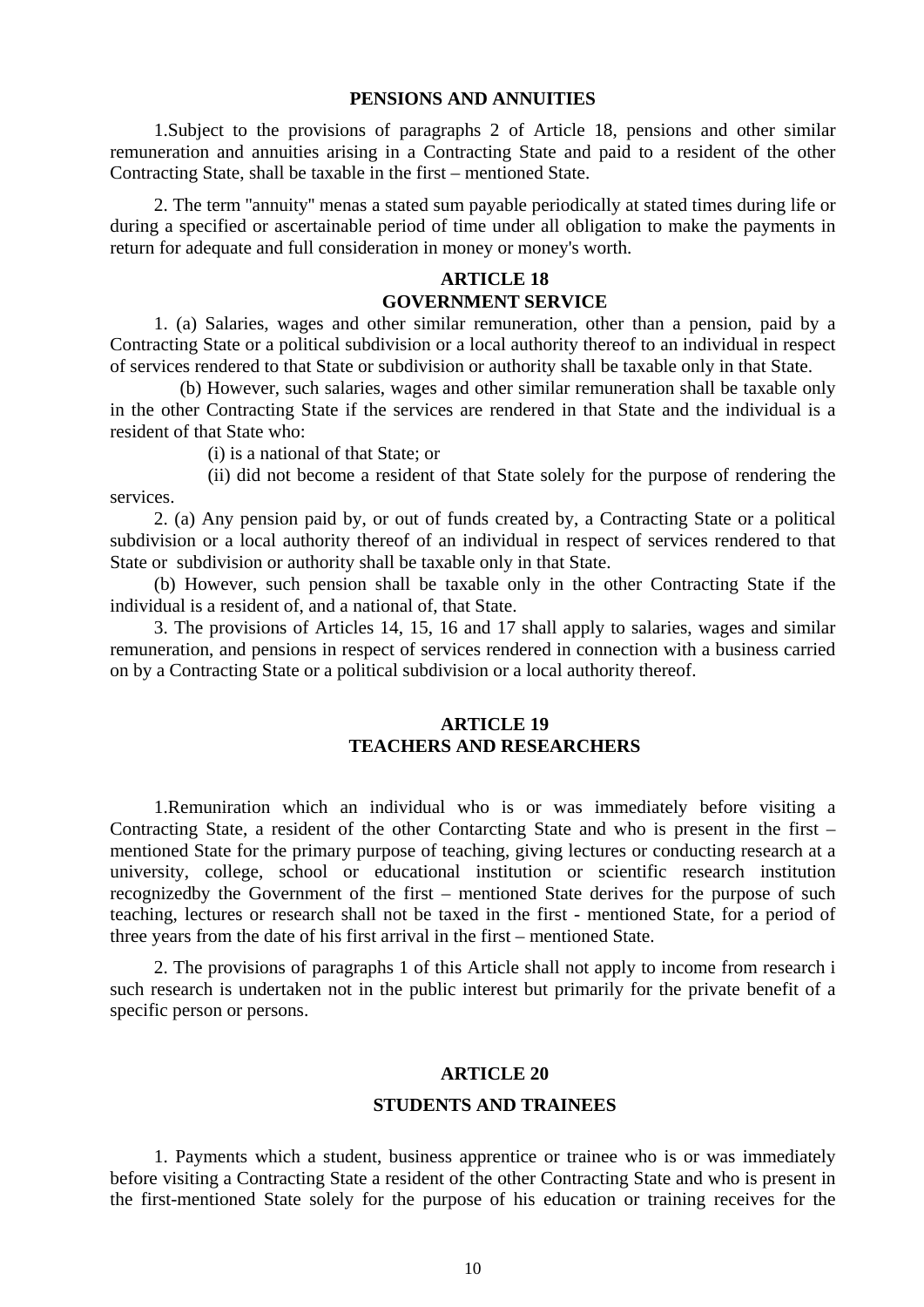purpose of his maintenance, education or training shall not be taxed in that State, provided that such payments arise from sources outside that State.

2. In respect of grants, scholarships and remuniration from employment not covered by paragraphs 1, a student, business apprentice or trainee described in paragraphs 1 shall, in addition, be entinled during such education or training to same exemptions, reliefs or reductions in respect of txes available to residents of the State which he is visiting.

# **ARTICLE 21 OTHER INCOME**

1.Items of income of a resident of a Contracting State, wherever arising, not dealt with in the foregoing Articles of this Agreement shall be taxable only in that State.

2. The provisions of paragraphs 1 shall not apply to income, other than income from immovable property as defined in paragraphs 2 of Article 6, if the recipient of such income being a resident of Contracting State, carries on bussines in the Contracting State through a permanenet astablishment situated therein, or perform in that other State independent personal services from a fixed base situated therein, and the right or property in respect of which the income is paid is effectively connected with such permanent establishmnet or fixed base. In such case the provisions of Article 7 shall apply.

3. Notwithstanding the provisions of paragraphs 1 and 2, items of income of a resident of a Contracting State not dealt with in the foregoing Articles of the Agreement and arising in the other Contracting State may also be taxed in that other State

# **Article 22 ELIMINATION OF DOUBLE TAXATION**

Double taxation shall be eliminated as follows:

1. Where a resident of a Contracting State derives income which in accordance with the previsions of this Agreement, is taxable in the other Contracting State, then the first mentioned State shall allow as a deduction from the tax on the income of that resident, an amount equal to the income tax paid in the other Contracting State provided that such deduction shall not exceed that part of the tax, as computed before the deduction is given, which is attributable to the income derived in the other Contracting State.

2. For the purposes of paragraphs 1 of this Article, the terms "Armenian tax paid" and "---- --- tax paid" shall be deemed to include the amount of tax which would have been paid in Armenian or in ------ , as the case may be, but for an exemption or reduction granted in accordance with the laws and regulation of that Contracting State.

# **ARTICLE 23 NON-DISCRIMINATION**

1. Nationals of a Contracting State shall not be subjected in the other Contracting State to any taxation or any requirement connected therewith, which is other or more burdensome than the taxation and connected requirements to which nationals of that same circumstances, in particular with respect to residence, are or may be subjected. This provision shall notwithstanding the provisions of Article 1, also apply to persoms who aro not resident of one or both of the Contracting States.

2. The taxation on a permanent establishment which an nterprie of a Contracting State ha in th other Contracting State shall not be les favourable levied in that other State than tha taxatin levied n enterprises of that State carrying on the ae activities. This provisions shall not be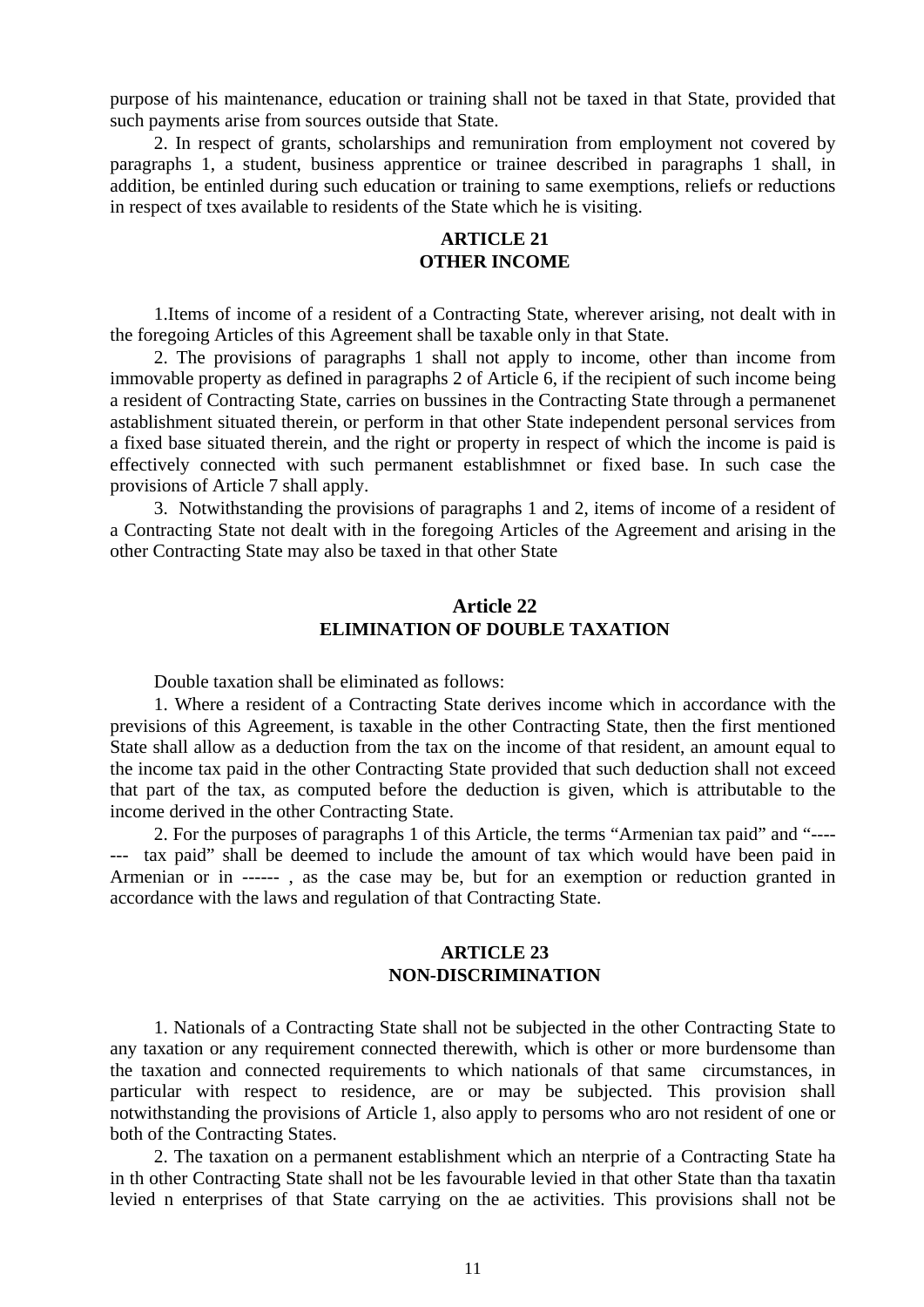construed as obliging a Contracting State to grant to national of the other Contracting State any personal allowances, reliefs and reductions for taxation purposes on account of civil status or family responsibilities which it grants to its own nationals.

3. Except where the provisions of paragraph 1 of Article 9, paragraph 6 of Article 11, or paragraph 6 of article 12, apply, interest, royalties and other disbursements paid by an enterprise of a Contracting State to a resident of the other Contracting State shall, for the purpose of determining the taxable profits of such enterprise, be deductible under the same conditions as if they had been paid to a resident of the first-mentioned State. Similarly, any debts of an enterprise of a Contracting State to a resident of the other Contracting State shall, for the purpose of determining the taxable capital of such enterprise, be deductible under the same conditions as if they had been contracted to a resident of the first-mentioned State.

4. Enterprises of a Contracting State, the capital of which is wholly or partly owned or controlled directly or indirectly, by one or more residents of the other Contracting State, shall not be subjected in the first-mentioned State to any taxation or any requirement connected therewith which is other or more burdensome than the taxation and connected requirements to which similar enterprises of the first-mentioned State are or may be subjected.

# **ARTICLE 24 MUTUAL AGREEMENT PROCEDURE**

1. Where a person considers that the actions of one or both of the Contracting States result or will result for him in taxation not in accordance with this Agreement, he may, irrespective of the remedies provided by the domestic law of those States, present his case to the competent authority of the Contracting State of which hi is a resident or, if his case comes under paragraph 1 of Article 23, to that of the Contracting State of which he is a national. The case must be presented within three years from the first notification of the action resulting in taxation not in accordance with the provisions of the Agreement.

2. The competent authority shall endeavour, if the objection appears to it to be justified and if it is not itself able to arrive at a satisfactory solution, to resolve the case by mutual agreement with the competent authority of the other Contracting State, with a view to the avoidance of taxation which is not in accordance with the Agreement. Any agreement reached shall be implemented notwithstanding any time limits in the domestic law of the Contracting States.

3. The competent authorities of the Contracting States shall endeavor to resolve by mutual agreement any difficulties or doubts arising as to the interpretation or application of the Agreement. They may also consult together for the elimination of double taxation in cases not provided for in the Agreement.

4. The competent authorities of the Contracting States may communicate with each other directly for the purpose of reaching an agreement in the sense of the preceding paragraphs. The competent authorities, through consultations, shall develop appropriate bilateral procedures, conditions, methods and techniques for the implementation of the mutual agreement procedure provided for in this Article.

# **ARTICLE 25 EXCHANGE OF INFORMATION**

1. The competent authorities of the Contracting States shall exchange such information as is necessary for carrying out the provisions of this Agreement or of the domestic laws of the Contracting States concerning taxes covered by the Agreement in so far as the taxation thereunder is not contrary to the Agreement. The exchange of information is not restricted by Article 1. Any information received by a Contracting State shall be treated as secret in the same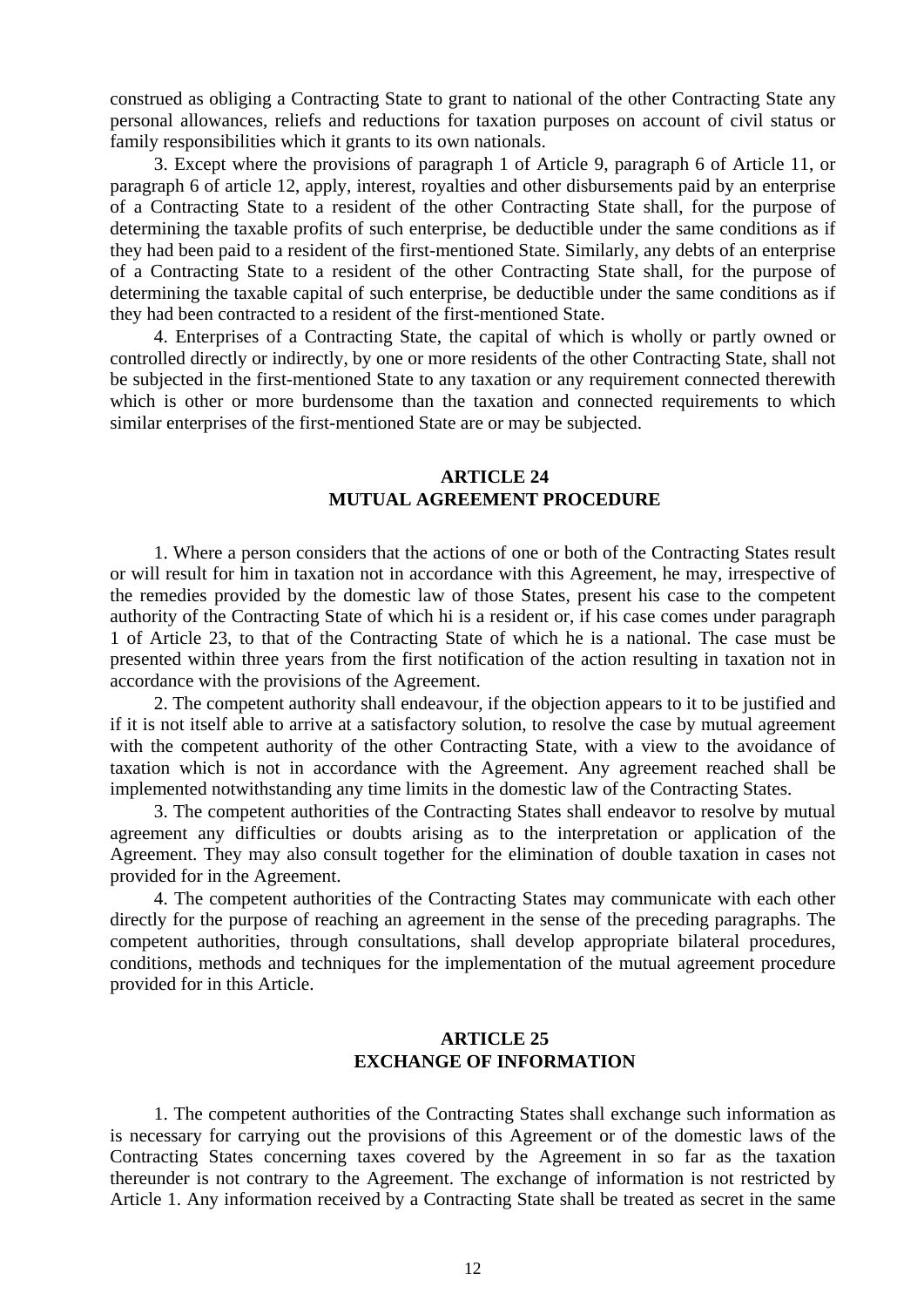manner as information obtained under the domestic laws of that State and shall be disclosed only to persons or authorities (including courts and administrative bodies) concerned with the assessment or collection of, the enforcement or prosecution in respect of, or the determination of appeals in relation to, the taxes covered by the Agreement. Such persons or authorities shall use the information only for such purposes. They may disclose the information in public court proceedings or in judicial decisions.

2. In no case shall the provisions of paragraph 1 be construed so as to impose on a Contracting State the obligation:

a) to carry out administrative measures at variance with the laws or the administrative practice of that or of the other Contracting State;

b) to supply information which is not obtainable under the laws or in the normal course of the administration of that or of the other Contracting State;

c) to supply information which would disclose any trade, business, industrial, commercial or professional secret or trade process, or information, the disclosure of which would be contrary to public policy (ordre public).

# **Article 26 MEMBERS AND CONSULAR PRIVILEGES**

Nothing in this Agreement shall affect the fiscal privileges of members of diplomatic missions or consular posts under the general rules of international law or under the provisions of special agreements.

## **ARTICLE 27 ENTRY INTO FORCE**

1..This Agreement shall enter into force on the thirtieth day after the date on wich diplomatic notes including the completion of nternal legal procedures necessary in each country for the entry into force of this Agreement have ben exchanged. This Agreement shall have effect as respects income derived during the taxable yeras beginning on or after the first day of January in the calendar year following the date that in which the Agreement enters into force.

## **ARTICLE 28 TERMINATION**

This Agreement shall continue in effect indefinitiely but either of the Contracting States may,on or before the thirtiethday of Junen any calendar year beginning after the expiration, of a period of five years from the date of its entry into force, give written notice of termination, of the other Contracting State through diplomatic channels. In such event this Agreement shall cease to have effect as respect income derived during the taxable years beginning on or after the first day of January in the calendar year following the date in which the notice of termination is given;

**IN WITNESS WHEREOF** the undersigned, being duly authorized thereto, have signed this Agreement.

DONE in duplicate at Doha on Aprill 22 of 2002, in the Armenian, Arabic and English languages, the texts being equally authentic. In case of any divergence the English text shall prevail.